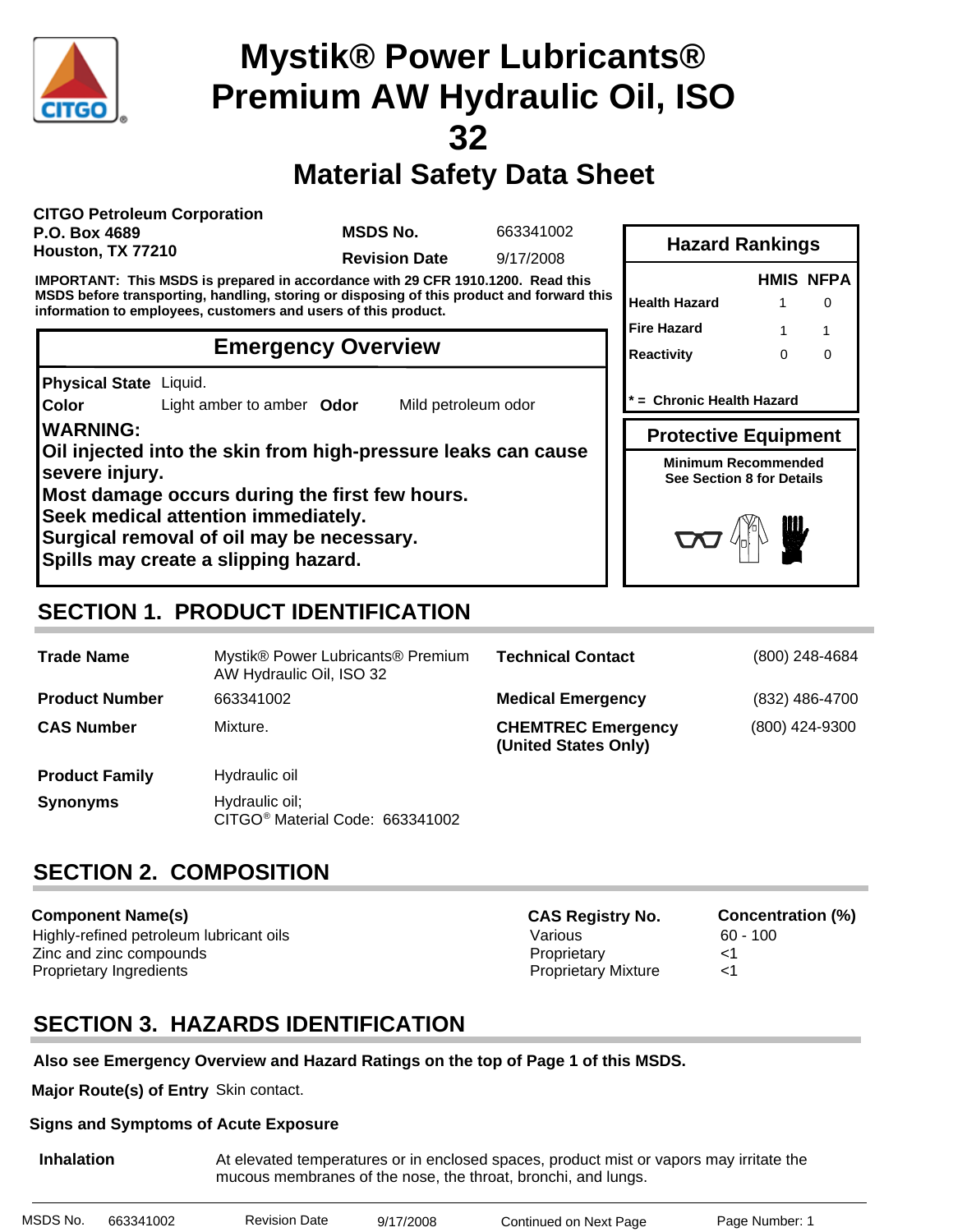| <b>Eye Contact</b>                              | This product can cause transient mild eye irritation with short-term contact with liquid sprays<br>or mists. Symptoms include stinging, watering, redness, and swelling.                                                                                                                                                                                                                                    |
|-------------------------------------------------|-------------------------------------------------------------------------------------------------------------------------------------------------------------------------------------------------------------------------------------------------------------------------------------------------------------------------------------------------------------------------------------------------------------|
| <b>Skin Contact</b>                             | This material can cause mild skin irritation from prolonged or repeated skin contact.<br>Injection under the skin can cause inflammation and swelling. Injection of pressurized<br>hydrocarbons can cause severe, permanent tissue damage. Initial symptoms may be minor.<br>Injection of petroleum hydrocarbons requires immediate medical attention.                                                      |
| Ingestion                                       | If swallowed, large volumes of material can cause generalized depression, headache,<br>drowsiness, nausea, vomiting and diarrhea. Smaller doses can cause a laxative effect. If<br>aspirated into the lungs, liquid can cause lung damage.                                                                                                                                                                  |
| <b>Chronic Health Effects</b><br><b>Summary</b> | This product contains a petroleum-based mineral oil. Prolonged or repeated skin contact<br>can cause mild irritation and inflammation characterized by drying, cracking, (dermatitis) or<br>oil acne. Repeated or prolonged inhalation of petroleum-based mineral oil mists at<br>concentrations above applicable workplace exposure levels can cause respiratory irritation or<br>other pulmonary effects. |
| <b>Conditions Aggravated</b><br>by Exposure     | Disorders of the following organs or organ systems that may be aggravated by significant<br>exposure to this material or its components include: Skin                                                                                                                                                                                                                                                       |
| <b>Target Organs</b>                            | May cause damage to the following organs: skin.                                                                                                                                                                                                                                                                                                                                                             |
|                                                 | A I BIJITI TI III II II II                                                                                                                                                                                                                                                                                                                                                                                  |

**Carcinogenic Potential** This product is not known to contain any components at concentrations above 0.1% which are considered carcinogenic by OSHA, IARC or NTP.

**OSHA Hazard Classification is indicated by an "X" in the box adjacent to the hazard title. If no "X" is present, the product does not exhibit the hazard as defined in the OSHA Hazard Communication Standard (29 CFR 1910.1200).**

|                                              | <b>OSHA Health Hazard Classification</b>                 |                                                                 | <b>OSHA Physical Hazard Classification</b>              |                                                        |  |
|----------------------------------------------|----------------------------------------------------------|-----------------------------------------------------------------|---------------------------------------------------------|--------------------------------------------------------|--|
| <b>Irritant</b><br>Toxic<br><b>Corrosive</b> | <b>Sensitizer</b><br><b>Highly Toxic</b><br>Carcinogenic | <b>Combustible</b><br><b>Flammable</b><br><b>Compressed Gas</b> | <b>Explosive</b><br>Oxidizer<br><b>Organic Peroxide</b> | <b>Pyrophoric</b><br><b>Water-reactive</b><br>Unstable |  |

### **SECTION 4. FIRST AID MEASURES**

**Take proper precautions to ensure your own health and safety before attempting rescue or providing first aid. For more specific information, refer to Exposure Controls and Personal Protection in Section 8 of this MSDS.**

| <b>Inhalation</b>   | Move victim to fresh air. If victim is not breathing, immediately begin rescue breathing. If<br>breathing is difficult, 100 percent humidified oxygen should be administered by a qualified<br>individual. Seek medical attention immediately. Keep the affected individual warm and at<br>rest.                                                                                                                                                                                                                                     |
|---------------------|--------------------------------------------------------------------------------------------------------------------------------------------------------------------------------------------------------------------------------------------------------------------------------------------------------------------------------------------------------------------------------------------------------------------------------------------------------------------------------------------------------------------------------------|
| <b>Eye Contact</b>  | Check for and remove contact lenses. Flush eyes with cool, clean, low-pressure water while<br>occasionally lifting and lowering eyelids. Seek medical attention if excessive tearing, redness,<br>or pain persists.                                                                                                                                                                                                                                                                                                                  |
| <b>Skin Contact</b> | If burned by hot material, cool skin by quenching with large amounts of cool water. For<br>contact with product at ambient temperatures, remove contaminated shoes and clothing.<br>Wipe off excess material. Wash exposed skin with mild soap and water. Seek medical<br>attention if tissue appears damaged or if pain or irritation persists. Thoroughly clean<br>contaminated clothing before reuse. Clean or discard contaminated leather goods. If material<br>is injected under the skin, seek medical attention immediately. |
| Ingestion           | Do not induce vomiting unless directed to by a physician. Do not give anything to drink unless<br>directed to by a physician. Never give anything by mouth to a person who is not fully<br>conscious. Seek medical attention immediately.                                                                                                                                                                                                                                                                                            |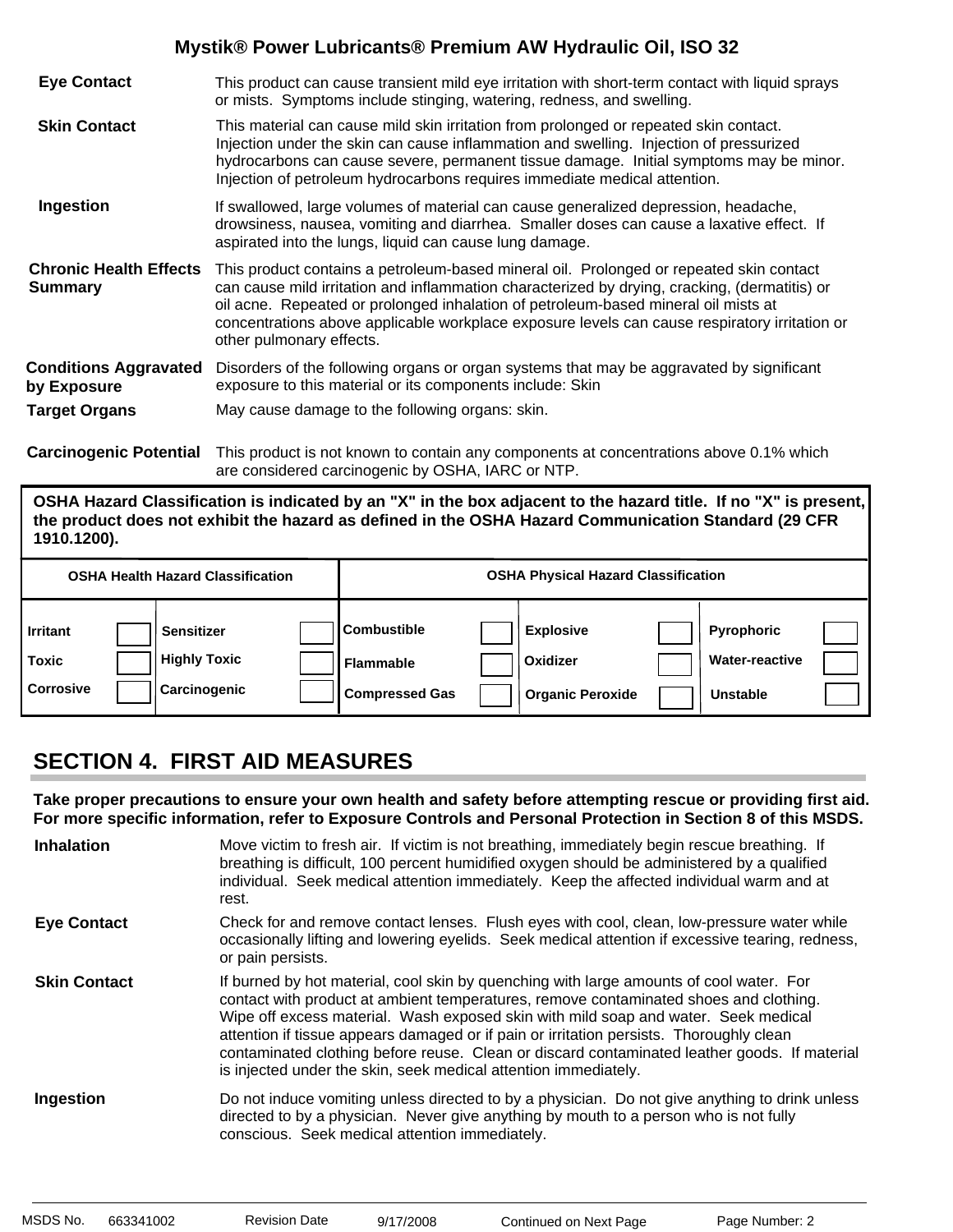**Notes to Physician** SKIN: In the event of injection in underlying tissue, immediate treatment should include extensive incision, debridement and saline irrigation. Inadequate treatment can result in ischemia and gangrene. Early symptoms may be minimal.

> INGESTION: The viscosity range of the product(s) represented by this MSDS is greater than 100 SUS at 100°F. Careful gastric lavage may be considered to evacuate large quantities of material.

#### **SECTION 5. FIRE FIGHTING MEASURES**

| <b>NFPA Flammability</b><br><b>Classification</b> | NFPA Class-IIIB combustible material.                                                                                                                                                                                                                                                                                                |                                |  |  |  |  |  |
|---------------------------------------------------|--------------------------------------------------------------------------------------------------------------------------------------------------------------------------------------------------------------------------------------------------------------------------------------------------------------------------------------|--------------------------------|--|--|--|--|--|
| <b>Flash Point</b>                                | Open cup: 212°C (414°F) (Cleveland.).                                                                                                                                                                                                                                                                                                |                                |  |  |  |  |  |
| Lower Flammable Limit No data.                    |                                                                                                                                                                                                                                                                                                                                      | Upper Flammable Limit No data. |  |  |  |  |  |
| <b>Autoignition</b><br><b>Temperature</b>         | Not available.                                                                                                                                                                                                                                                                                                                       |                                |  |  |  |  |  |
| <b>Products</b>                                   | Hazardous Combustion Carbon dioxide, carbon monoxide, smoke, fumes, unburned hydrocarbons and oxides of<br>sulfur, phosphorus, zinc and/or nitrogen.                                                                                                                                                                                 |                                |  |  |  |  |  |
| <b>Special Properties</b>                         | This material can burn but will not readily ignite. This material will release vapors when<br>heated above the flash point temperature that can ignite when exposed to a source of<br>ignition. In enclosed spaces, heated vapor can ignite with explosive force. Mists or sprays<br>may burn at temperatures below the flash point. |                                |  |  |  |  |  |
| <b>Extinguishing Media</b>                        | Use dry chemical, foam, carbon dioxide or water fog. Water or foam may cause frothing.<br>Carbon dioxide and inert gas can displace oxygen. Use caution when applying carbon<br>dioxide or inert gas in confined spaces.                                                                                                             |                                |  |  |  |  |  |
| <b>Protection of Fire</b><br><b>Fighters</b>      | Firefighters must use full bunker gear including NIOSH-approved positive pressure<br>self-contained breathing apparatus to protect against potential hazardous combustion or<br>decomposition products and oxygen deficiencies.                                                                                                      |                                |  |  |  |  |  |

### **SECTION 6. ACCIDENTAL RELEASE MEASURES**

**Take proper precautions to ensure your own health and safety before attempting spill control or clean-up. For more specific information, refer to the Emergency Overview on Page 1, Exposure Controls and Personal Protection in Section 8 and Disposal Considerations in Section 13 of this MSDS.**

> Do not touch damaged containers or spilled material unless wearing appropriate protective equipment. Slipping hazard; do not walk through spilled material. Stop leak if you can do so without risk. For small spills, absorb or cover with dry earth, sand, or other inert non-combustible absorbent material and place into waste containers for later disposal. Contain large spills to maximize product recovery or disposal. Prevent entry into waterways or sewers. In urban area, cleanup spill as soon as possible. In natural environments, seek cleanup advice from specialists to minimize physical habitat damage. This material will float on water. Absorbent pads and similar materials can be used. Comply with all laws and regulations.

### **SECTION 7. HANDLING AND STORAGE**

**Handling**

Keep containers closed and do not handle or store near heat, sparks, or any other potential ignition sources. Avoid contact with oxidizing agents. Never siphon by mouth. Avoid contact with eyes, skin, and clothing. Avoid contamination and extreme temperatures.

Empty containers may contain product residues that can ignite with explosive force. Drain and purge equipment, as necessary, to remove material residues. Follow proper entry procedures, including compliance with 29 CFR 1910.146 prior to entering confined spaces such as tanks or pits. Use appropriate respiratory protection when concentrations exceed any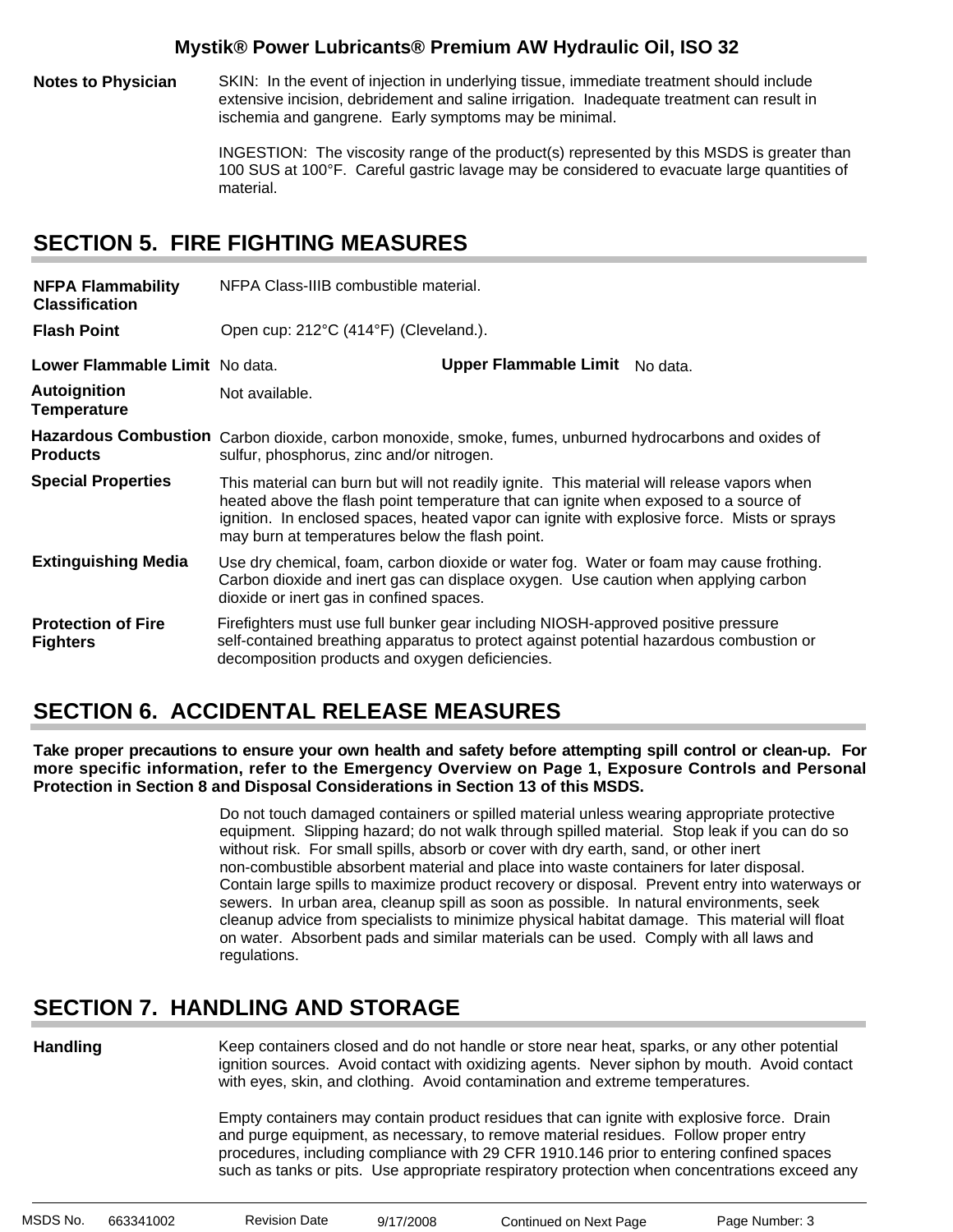established occupational exposure level (See Section 8). Promptly remove contaminated clothing. Wash exposed skin thoroughly with soap and water after handling.

Do not pressurize, cut, weld, braze solder, drill, grind or expose containers to flames, sparks, heat or other potential ignition sources. Protect containers against physical damage. Consult appropriate federal, state and local authorities before reusing, reconditioning, reclaiming, recycling or disposing of empty containers and/or waste residues of this product.

**Storage** Keep container tightly closed. Store in a cool, dry, well-ventilated area. Store only in approved containers. Do not store with strong oxidizing agents. Do not store at elevated temperatures. Avoid storing product in direct sunlight for extended periods of time. Storage area must meet OSHA requirements and applicable fire codes. Consult appropriate federal, state and local authorities before reusing, reconditioning, reclaiming, recycling or disposing of empty containers or waste residues of this product.

### **SECTION 8. EXPOSURE CONTROLS AND PERSONAL PROTECTION**

- **Engineering Controls** Provide exhaust ventilation or other engineering controls to keep the airborne concentrations of mists and/or vapors below the recommended exposure limits (see below). An eye wash station and safety shower should be located near the work-station.
- **Personal Protective Equipment** Personal protective equipment should be selected based upon the conditions under which this material is used. A hazard assessment of the work area for PPE requirements should be conducted by a qualified professional pursuant to OSHA regulations. The following pictograms represent the minimum requirements for personal protective equipment. For certain operations, additional PPE may be required.



- Safety glasses equipped with side shields are recommended as minimum protection in industrial settings. Wear goggles if splashing or spraying is anticipated. Wear goggles and face shield if material is heated above 125°F (51°C). Have suitable eye wash water available. **Eye Protection**
- None required for incidental contact. Use gloves constructed of chemical resistant materials such as heavy nitrile rubber if frequent or prolonged contact is expected. Use heat-protective gloves when handling product at elevated temperatures. **Hand Protection**
- Use clean protective clothing if splashing or spraying conditions are present. Protective clothing may include long-sleeve outer garment, apron, or lab coat. If significant contact occurs, remove oil-contaminated clothing as soon as possible and promptly shower. Launder contaminated clothing before reuse or discard. Wear heat protective boots and protective clothing when handling material at elevated temperatures. **Body Protection**
- The need for respiratory protection is not anticipated under normal use conditions and with adequate ventilation. If elevated airborne concentrations above applicable workplace exposure levels are anticipated, a NIOSH-approved organic vapor respirator equipped with a dust/mist prefilter should be used. Protection factors vary depending upon the type of respirator used. Respirators should be used in accordance with OSHA requirements (29 CFR 1910.134). **Respiratory Protection**
- Use good personal hygiene practices. Wash hands and other exposed skin areas with plenty of mild soap and water before eating, drinking, smoking, use of toilet facilities, or leaving work. DO NOT use gasoline, kerosene, solvents or harsh abrasives as skin cleaners. Since specific exposure standards/control limits have not been established for this product, the "Oil Mist, Mineral" exposure limits shown below are suggested as minimum control guidelines. **General Comments**

#### **Occupational Exposure Guidelines**

| <b>Substance</b> |           |                      | <b>Applicable Workplace Exposure Levels</b> |                        |                |  |  |
|------------------|-----------|----------------------|---------------------------------------------|------------------------|----------------|--|--|
| MSDS No.         | 663341002 | <b>Revision Date</b> | 9/17/2008                                   | Continued on Next Page | Page Number: 4 |  |  |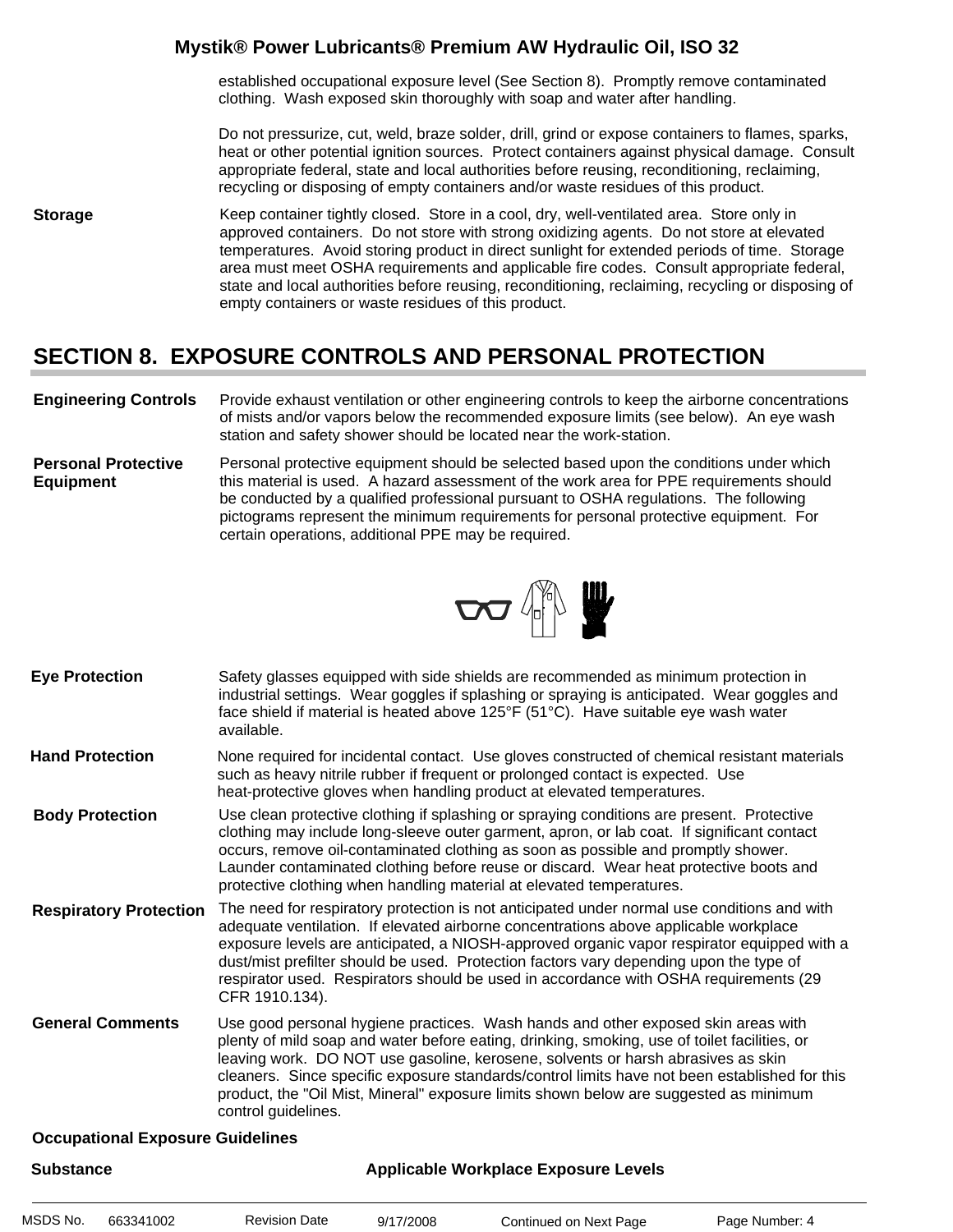Oil Mist, Mineral **ACGIH (United States).** ACGIH (United States). TWA: 5 mg/m $3$  STEL: 10 mg/m3 **OSHA (United States).** TWA:  $5 \text{ mg/m}^3$ 

#### **SECTION 9. PHYSICAL AND CHEMICAL PROPERTIES (TYPICAL)**

| <b>Physical State</b>                  | Liquid.                                                                                                                                            | Color | Light amber to<br>amber |                                            | Odor                    | Mild petroleum odor    |
|----------------------------------------|----------------------------------------------------------------------------------------------------------------------------------------------------|-------|-------------------------|--------------------------------------------|-------------------------|------------------------|
| <b>Specific Gravity</b>                | $0.87$ (Water = 1)                                                                                                                                 | рH    | Not Applicable.         |                                            | Vapor<br><b>Density</b> | $>1$ (Air = 1)         |
| <b>Boiling Range</b>                   | Not available.                                                                                                                                     |       |                         | <b>Melting/Freezing</b><br><b>Point</b>    |                         | Not available.         |
| <b>Vapor Pressure</b>                  | <0.001 kPa (<0.01 mm Hg) (at $20^{\circ}$ C)                                                                                                       |       |                         | <b>Volatility</b>                          |                         | Negligible volatility. |
| Solubility in<br>Water                 | Negligible solubility in cold water.                                                                                                               |       |                         | <b>Viscosity</b><br>$(cSt \& 40^{\circ}C)$ |                         | 33                     |
| <b>Flash Point</b>                     | Open cup: 212°C (414°F) (Cleveland.).                                                                                                              |       |                         |                                            |                         |                        |
| <b>Additional</b><br><b>Properties</b> | Gravity, $^{\circ}$ API (ASTM D287) = 31.3 @ 60 $^{\circ}$ F<br>Density = $7.42$ Lbs/gal.<br>Viscosity (ASTM D2161) = 170 SUS $@$ 100 $^{\circ}$ F |       |                         |                                            |                         |                        |

### **SECTION 10. STABILITY AND REACTIVITY**

| <b>Chemical Stability</b>                                   | Stable.                                        | Hazardous Polymerization Not expected to occur.                                     |                                                                                          |
|-------------------------------------------------------------|------------------------------------------------|-------------------------------------------------------------------------------------|------------------------------------------------------------------------------------------|
| <b>Conditions to Avoid</b>                                  |                                                | Keep away from extreme heat, sparks, open flame, and strongly oxidizing conditions. |                                                                                          |
| <b>Materials</b><br>Incompatibility                         | Strong oxidizers.                              |                                                                                     |                                                                                          |
| <b>Hazardous</b><br><b>Decomposition</b><br><b>Products</b> | products identified in Section 5 of this MSDS. |                                                                                     | No additional hazardous decomposition products were identified other than the combustion |

### **SECTION 11. TOXICOLOGICAL INFORMATION**

**For other health-related information, refer to the Emergency Overview on Page 1 and the Hazards Identification in Section 3 of this MSDS.**

| <b>Toxicity Data</b> | Highly-refined petroleum lubricant oils |                              |  |  |  |  |
|----------------------|-----------------------------------------|------------------------------|--|--|--|--|
|                      | ORAL (LD50):                            | Acute: $>5000$ mg/kg [Rat].  |  |  |  |  |
|                      | DERMAL (LD50):                          | Acute: >2000 mg/kg [Rabbit]. |  |  |  |  |

Mineral oil mists derived from highly refined oils are reported to have low acute and sub-acute toxicities in animals. Effects from single and short-term repeated exposures to high concentrations of mineral oil mists well above applicable workplace exposure levels include lung inflammatory reaction, lipoid granuloma formation and lipoid pneumonia. In acute and sub-acute studies involving exposures to lower concentrations of mineral oil mists at or near current work place exposure levels produced no significant toxicological effects. In long term studies (up to two years) no carcinogenic effects have been reported in any animal species tested.

#### **Hydraulic oil**:

Repeated or prolonged skin contact with certain hydraulic oils can cause mild skin irritation characterized by drying, cracking (dermatitis) or oil acne. Injection under the skin, in muscle or into the blood stream can cause irritation, inflammation, swelling, fever, and systemic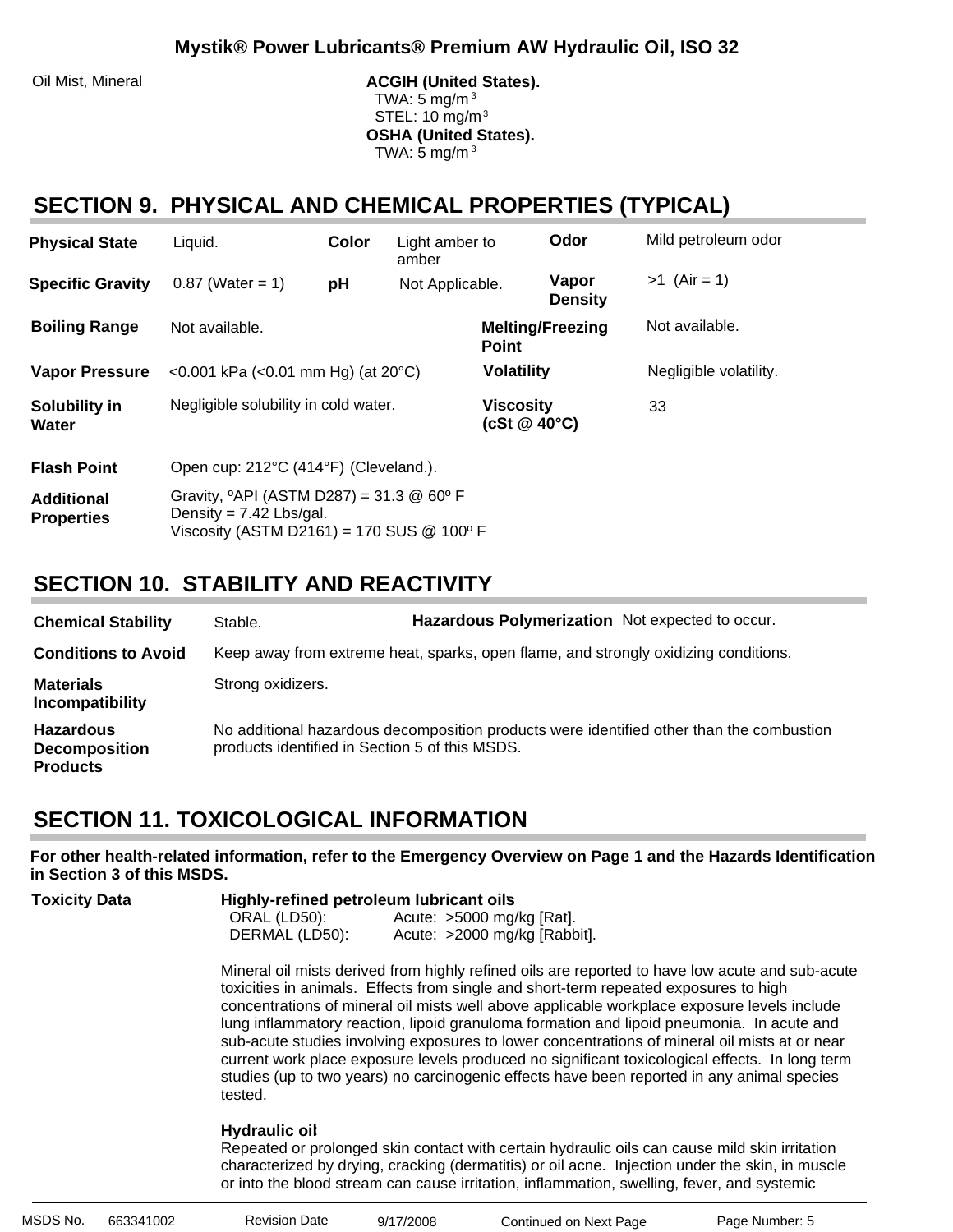effects, including mild central nervous system depression. Injection of pressurized hydrocarbons can cause severe, permanent tissue damage.

#### **SECTION 12. ECOLOGICAL INFORMATION**

Analysis for ecological effects has not been conducted on this product. However, if spilled, this product and any contaminated soil or water may be harmful to human, animal, and aquatic life. Also, the coating action associated with petroleum and petroleum products can be harmful or fatal to aquatic life and waterfowl. **Ecotoxicity**

Biodegradability: Inherently biodegradable in aerobic conditions. **Environmental Fate**

Partition Coefficient (log Kow): >6 (based on similar materials)

Photodegradation: Based on similar materials, this product will have little or no tendency to partition to air. Hydrocarbons from this product which do partition to air are expected to rapidly photodegrade.

Stability in Water: Not readily susceptible to hydrolysis under aquatic conditions.

Distribution: Principally to soil and sediment. Petroleum-based (mineral) lubricating oils normally will float on water. In stagnant or slow-flowing waterways, an oil layer can cover a large surface area. As a result, this oil layer might limit or eliminate natural atmospheric oxygen transport into the water. With time, if not removed, oxygen depletion in the waterway may be sufficient to cause a fish kill or create an anaerobic environment.

#### **SECTION 13. DISPOSAL CONSIDERATIONS**

**Hazard characteristic and regulatory waste stream classification can change with product use. Accordingly, it is the responsibility of the user to determine the proper storage, transportation, treatment and/or disposal methodologies for spent materials and residues at the time of disposition.**

> Conditions of use may cause this material to become a "hazardous waste", as defined by federal or state regulations. It is the responsibility of the user to determine if the material is a "hazardous waste" at the time of disposal. Transportation, treatment, storage, and disposal of waste material must be conducted in accordance with RCRA regulations (see 40 CFR 260 through 40 CFR 271). State and/or local regulations may be more restrictive. Contact your regional US EPA office for guidance concerning case specific disposal issues. Empty drums and pails retain residue. DO NOT pressurize, cut, weld, braze, solder, drill, grind, or expose this product's empty container to heat, flame, or other ignition sources. DO NOT attempt to clean it. Empty drums and pails should be drained completely, properly bunged or sealed, and promptly sent to a reconditioner.

#### **SECTION 14. TRANSPORT INFORMATION**

**The shipping description below may not represent requirements for all modes of transportation, shipping methods or locations outside of the United States.**

| <b>US DOT Status</b>        | Not regulated by the U.S. Department of Transportation as a hazardous material. |                      |                 |
|-----------------------------|---------------------------------------------------------------------------------|----------------------|-----------------|
| <b>Proper Shipping Name</b> | Not regulated.                                                                  |                      |                 |
| <b>Hazard Class</b>         | Not regulated.                                                                  | <b>Packing Group</b> | Not applicable. |
|                             |                                                                                 | <b>UN/NA Number</b>  | Not regulated.  |
| <b>Reportable Quantity</b>  | A Reportable Quantity (RQ) has not been established for this material.          |                      |                 |
| Placard(s)                  |                                                                                 |                      |                 |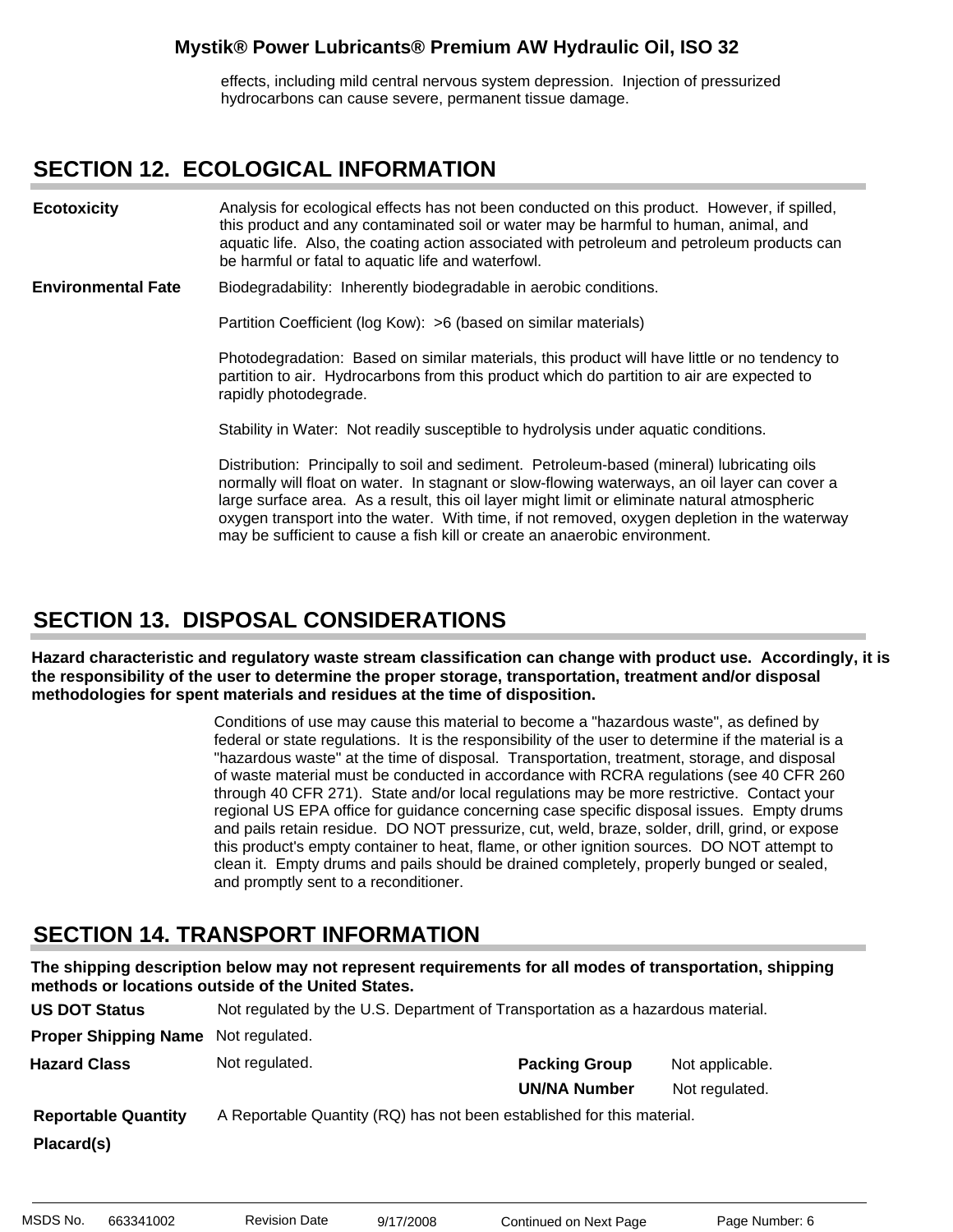

**Emergency Response Guide No.** Not applicable.

**MARPOL III Status**

Not a DOT "Marine Pollutant" per 49 CFR 171.8.

**Oil:** The product(s) represented by this MSDS is (are) regulated as "oil" under 49 CFR Part 130. Shipments by rail or highway in packaging having a capacity of 3500 gallons or more or in a quantity greater 42,000 gallons are subject to these requirements. In addition, mixtures containing 10% or more of this product may be subject to these requirements.

### **SECTION 15. REGULATORY INFORMATION**

| <b>TSCA Inventory</b>                                                          | This product and/or its components are listed on the Toxic Substances Control Act (TSCA)<br>inventory.                                                                                                                                                                                                                                                                                                                                                                                                                                                                                                                                                              |
|--------------------------------------------------------------------------------|---------------------------------------------------------------------------------------------------------------------------------------------------------------------------------------------------------------------------------------------------------------------------------------------------------------------------------------------------------------------------------------------------------------------------------------------------------------------------------------------------------------------------------------------------------------------------------------------------------------------------------------------------------------------|
| <b>SARA 302/304</b><br><b>Emergency Planning</b><br>and Notification           | The Superfund Amendments and Reauthorization Act of 1986 (SARA) Title III requires<br>facilities subject to Subparts 302 and 304 to submit emergency planning and notification<br>information based on Threshold Planning Quantities (TPQs) and Reportable Quantities<br>(RQs) for "Extremely Hazardous Substances" listed in 40 CFR 302.4 and 40 CFR 355. No<br>components were identified.                                                                                                                                                                                                                                                                        |
| SARA 311/312 Hazard<br><b>Identification</b>                                   | The Superfund Amendments and Reauthorization Act of 1986 (SARA) Title III requires<br>facilities subject to this subpart to submit aggregate information on chemicals by "Hazard<br>Category" as defined in 40 CFR 370.2. This material would be classified under the following<br>hazard categories:<br>No SARA 311/312 hazard categories identified.                                                                                                                                                                                                                                                                                                              |
| <b>SARA 313 Toxic</b><br><b>Chemical Notification</b><br>and Release Reporting | This product contains the following components in concentrations above de minimis levels<br>that are listed as toxic chemicals in 40 CFR Part 372 pursuant to the requirements of Section<br>313 of SARA: No components were identified.                                                                                                                                                                                                                                                                                                                                                                                                                            |
| <b>CERCLA</b>                                                                  | The Comprehensive Environmental Response, Compensation, and Liability Act of 1980<br>(CERCLA) requires notification of the National Response Center concerning release of<br>quantities of "hazardous substances" equal to or greater than the reportable quantities (RQ's)<br>listed in 40 CFR 302.4. As defined by CERCLA, the term "hazardous substance" does not<br>include petroleum, including crude oil or any fraction thereof which is not otherwise<br>specifically designated in 40 CFR 302.4. Chemical substances present in this product or<br>refinery stream that may be subject to this statute are:<br>Zinc and Zinc Compounds, Concentration: <1% |
| <b>Clean Water Act</b><br>(CWA)                                                | This material is classified as an oil under Section 311 of the Clean Water Act (CWA) and the<br>Oil Pollution Act of 1990 (OPA). Discharges or spills which produce a visible sheen on waters<br>of the United States, their adjoining shorelines, or into conduits leading to surface waters must<br>be reported to the EPA's National Response Center at (800) 424-8802.                                                                                                                                                                                                                                                                                          |
| <b>California</b><br><b>Proposition 65</b>                                     | This material may contain the following components which are known to the State of California<br>to cause cancer, birth defects or other reproductive harm, and may be subject to the<br>requirements of California Proposition 65 (CA Health & Safety Code Section 25249.5):<br>Ethyl acrylate: <0.0005%                                                                                                                                                                                                                                                                                                                                                           |
| <b>New Jersey</b><br><b>Right-to-Know Label</b>                                | Petroleum Oil (Hydraulic Oil)                                                                                                                                                                                                                                                                                                                                                                                                                                                                                                                                                                                                                                       |
| <b>Additional Remarks</b>                                                      | No additional regulatory remarks.                                                                                                                                                                                                                                                                                                                                                                                                                                                                                                                                                                                                                                   |